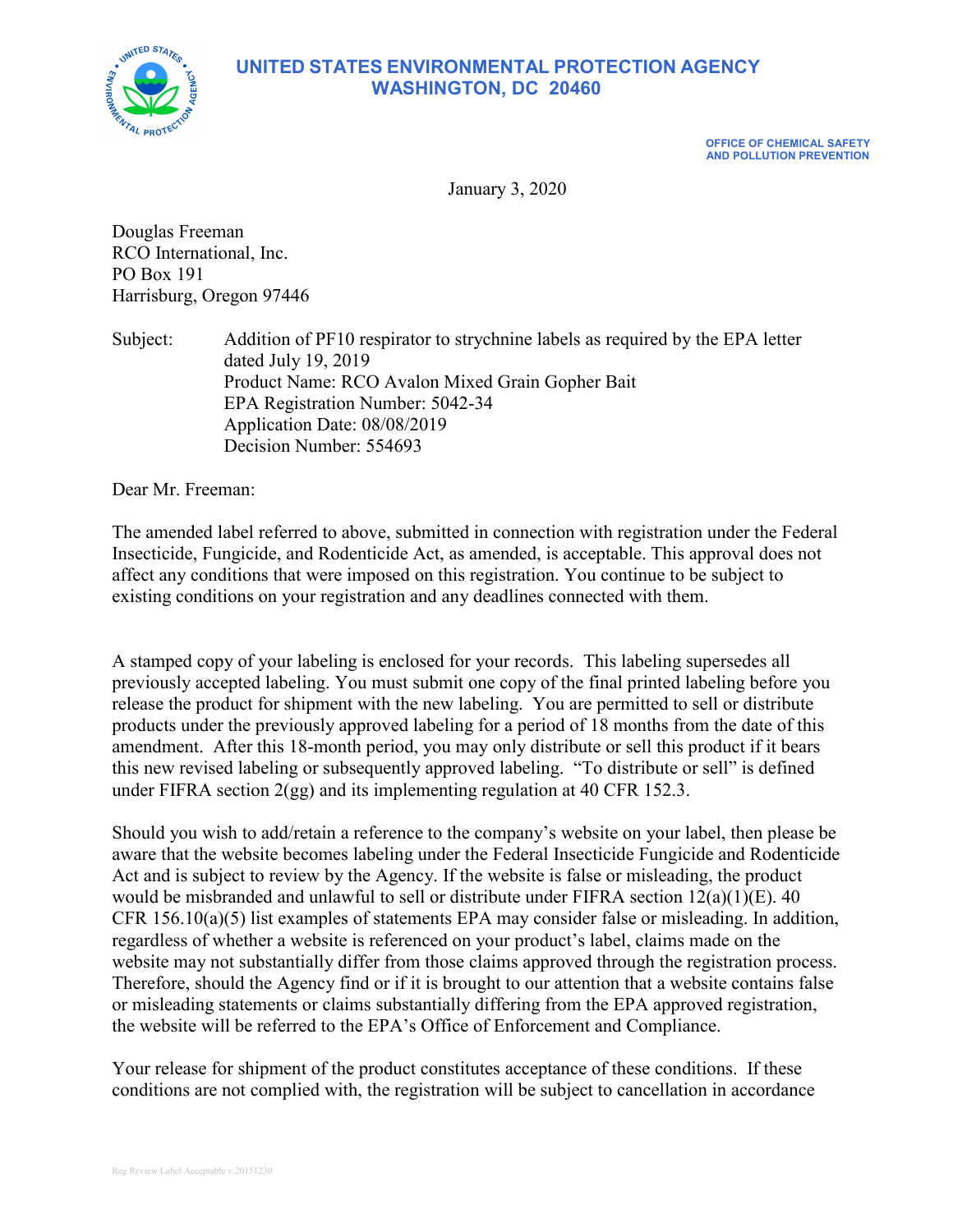Page 2 of 2 EPA Reg. No. 5042-34 Decision No. 554693

with FIFRA section 6.

If you have any questions about this letter, please contact Srijana Shrestha by phone at 703-305- 6471, or via email at Shrestha.srijana@epa.gov.

Sincerely,

 $\sim$  $\mathcal{L}$ -

Linda Arrington, Branch Chief Risk Management and Implementation Branch 4 Pesticide Re-Evaluation Division Office of Pesticide Programs

Enclosure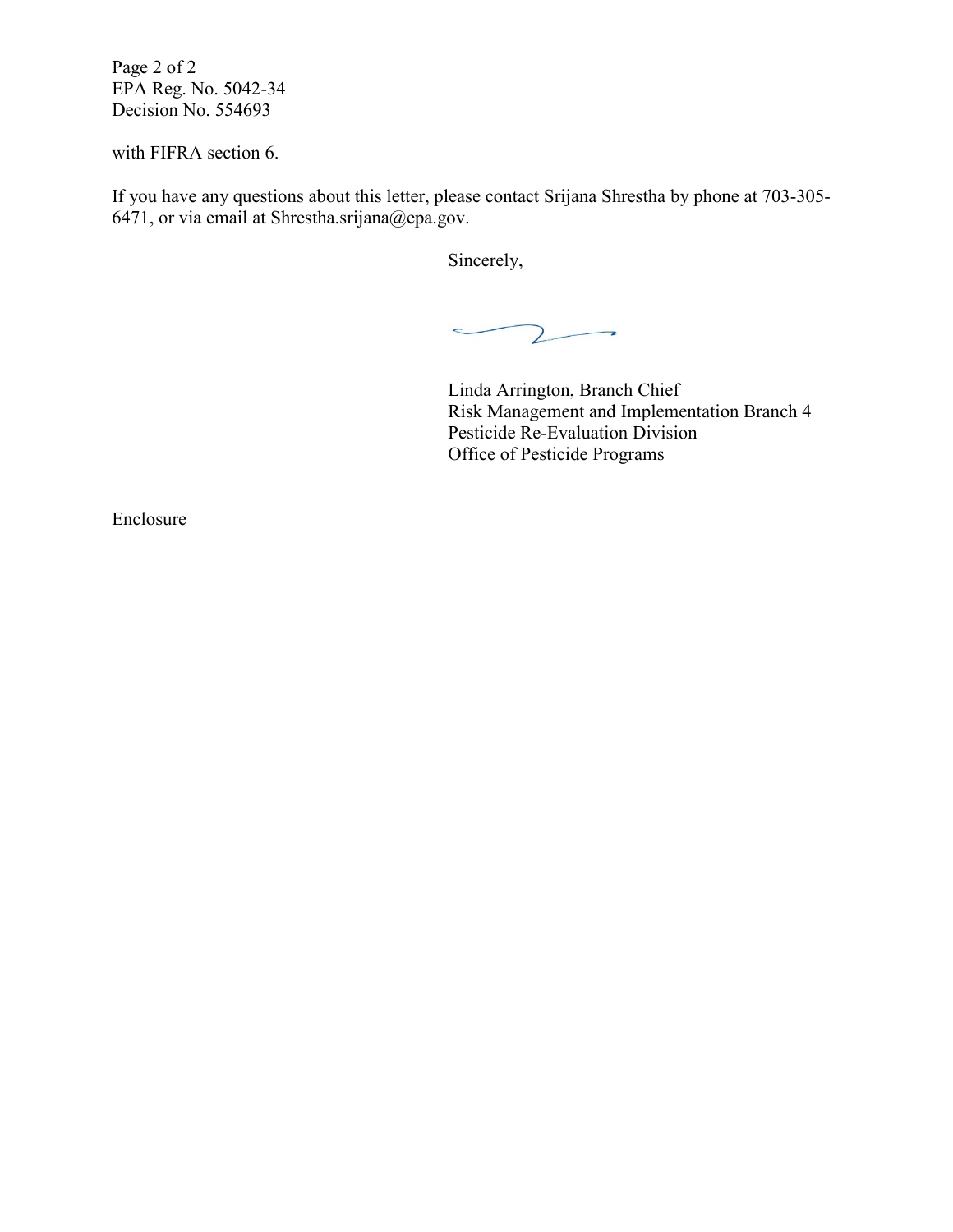## Jan 03, 2020

FRONT PANEL- Rev. agricultural label 09/19

### RESTRICTED USE PESTICIDE DUE TO HAZARD TO NONTARGET ORGANISMS

For retail sale to and use only by Certified Applicators or persons under the direct supervision of a Certified Applicator, and only for those uses covered by the Certified Applicator's certification.

## **RCO AVALON MIXED GRAIN GOPHER BAIT**

## For MECHANICAL BURROW BUILDER & MANUAL APPLICATIONS

ACTIVE INGREDIENT: Strychnine Alkaloid …………………...0.50% INERT INGREDIENTS: …………….99.50% TOTAL 100.00%

## **KEEP OUT OF REACH OF CHILDREN**

## **DANGER**

**POISON** (Red skull and crossbones)

## **PELIGRO**

Si usted no entiende la etiqueta, busque a alguien para que se la explique a usted en detalle. (If you do not understand label, then find someone to explain label in detail before using this product.)

## **FIRST AID**

## **IF SWALLOWED:** CALL A PHYSICIAN OR POISON CONTROL CENTER

IMMEDIATELY. If less than ten (10) minutes have passed since the poison was taken, give 1 or 2 glasses of water and induce vomiting by touching the back of the throat with finger. Repeat until vomit fluid is clear. Have patient lie down in a quiet, darkened room and keep them warm and quiet. If person is unconscious, do not give anything by mouth and do not induce vomiting. **IF INHALED:** Remove victim to fresh air. If not breathing, give artificial respiration. Get medical attention.

**IF IN EYES:** Hold eyelids open and flush with steady, gentle stream of water for 15 minutes. Get medical attention.

**IF ON SKIN:** Wash with plenty of soap and water. Get medical attention.

## **NOTE TO PHYSICIAN**

Administer 100% OXYGEN by positive pressure to provide as much pulmonary gas exchange as possible, despite seizures. Administer ANTICONVULSANT DRUGS intravenously to control convulsions. NOTICE: It may be difficult or impossible to stop the seizure activity without stopping respiration. Be prepared to maintain pulmonary ventilation mechanically. Tracheotomy may be necessary if seizures are prolonged.

Under the Federal Insecticide, Fungicide and Rodenticide Act as amended, for the pesticide registered under

EPA Reg. No. 5042-34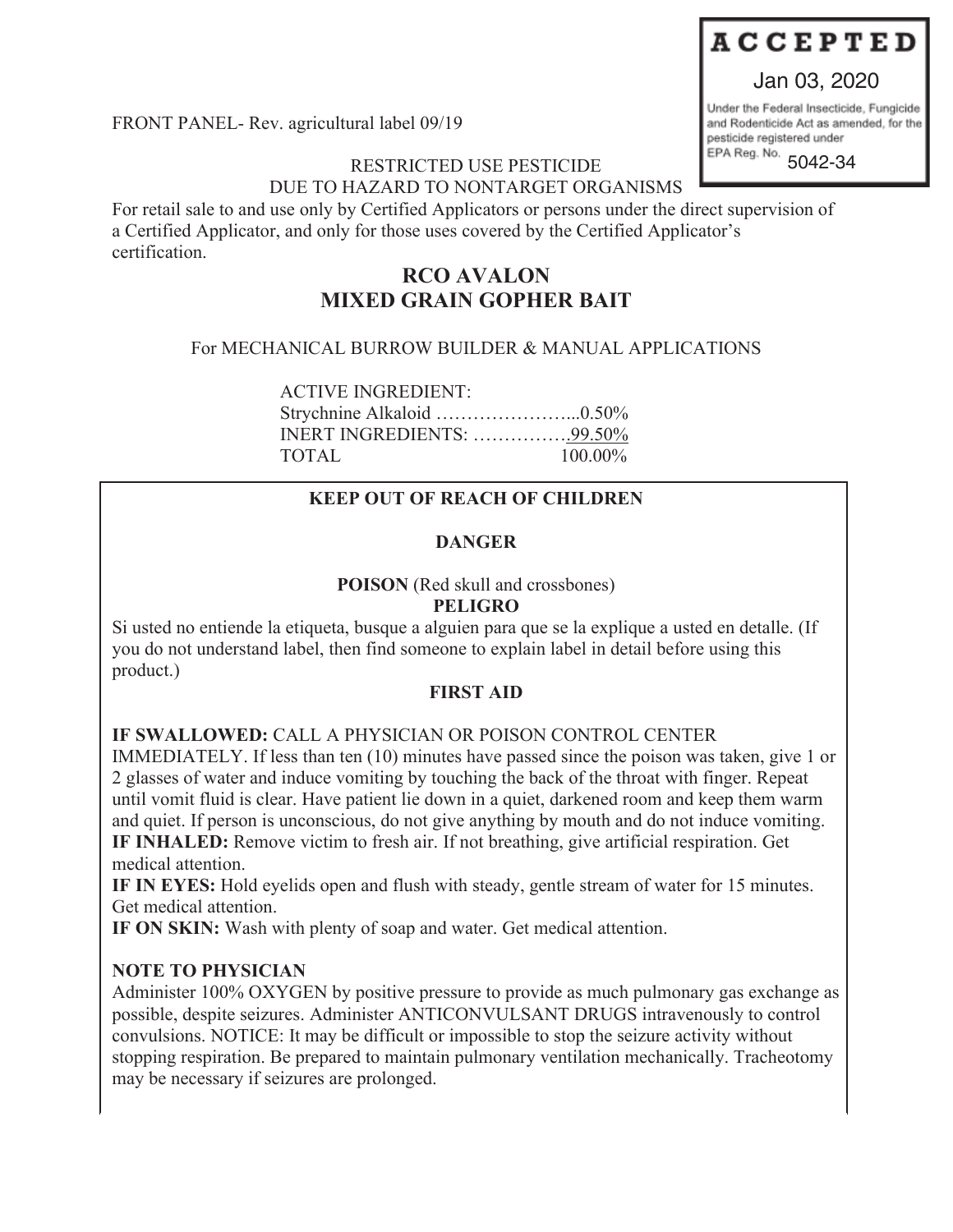PAGE 2- Rev. agricultural label 09/19

In case of accidental ingestion or concerns with possible non-target ingestion, please have product label available when contacting a poison control center or doctor, or going for treatment. The National Pesticide Information Center can also be reached for emergency treatment information at 1-800-858-7378.

#### SEE LEFT SIDE PANEL FOR ADDITIONAL PRECAUTIONARY STATEMENTS.

Manufactured by: RCO International, Inc. EPA Reg No.: 5042-34 Harrisburg, Oregon 97446

PO Box 191 EPA Est. No.: 67442-OR-2

NET CONTENTS: 5 lb., 30 lb., & 50 lb.

#### **PRECAUTIONARY STATEMENT HAZARD to HUMANS and DOMESTIC ANIMALS**

**DANGER: Convulsive poison!** Fatal if swallowed or inhaled. Harmful if absorbed through skin. Do not get in eyes or on clothing. Avoid contact with skin. Do not breathe dust. Do not apply this product in a way that will contact any person or pet. Wash hands before eating, drinking, chewing gum, using tobacco, or using the toilet. Remove contaminated clothing and wash clothing before reuse.

## **PERSONAL PROTECTIVE EQUIPMENT (PPE)**

Applicators and other handlers must wear:

-long-sleeve shirt and long pants

-cotton gloves

-shoes plus socks

-wear a minimum of a NIOSH-approved particulate filtering face piece respirator with any R or P filter; OR a NIOSH-approved elastomeric particulate respirator with any R or P filter; OR a NIOSH-approved powered air purifying respirator with HE filters.

When disposing of non-rigid containers (e.g. bags) or loading of more than 3 lbs. of bait into mechanical application equipment, handlers must wear:

-long-sleeve shirt and long pants

-waterproof gloves

-shoes plus socks

-goggles or face shield, and

-wear a minimum of a NIOSH-approved particulate filtering face piece respirator with any R or P filter; OR a NIOSH-approved elastomeric particulate respirator with any R or P filter; OR a NIOSH-approved powered air purifying respirator with HE filters.

Follow manufacturer's instructions for cleaning and maintaining PPE. If there are no such instructions, use detergent and hot water. Keep and wash PPE separate from other laundry.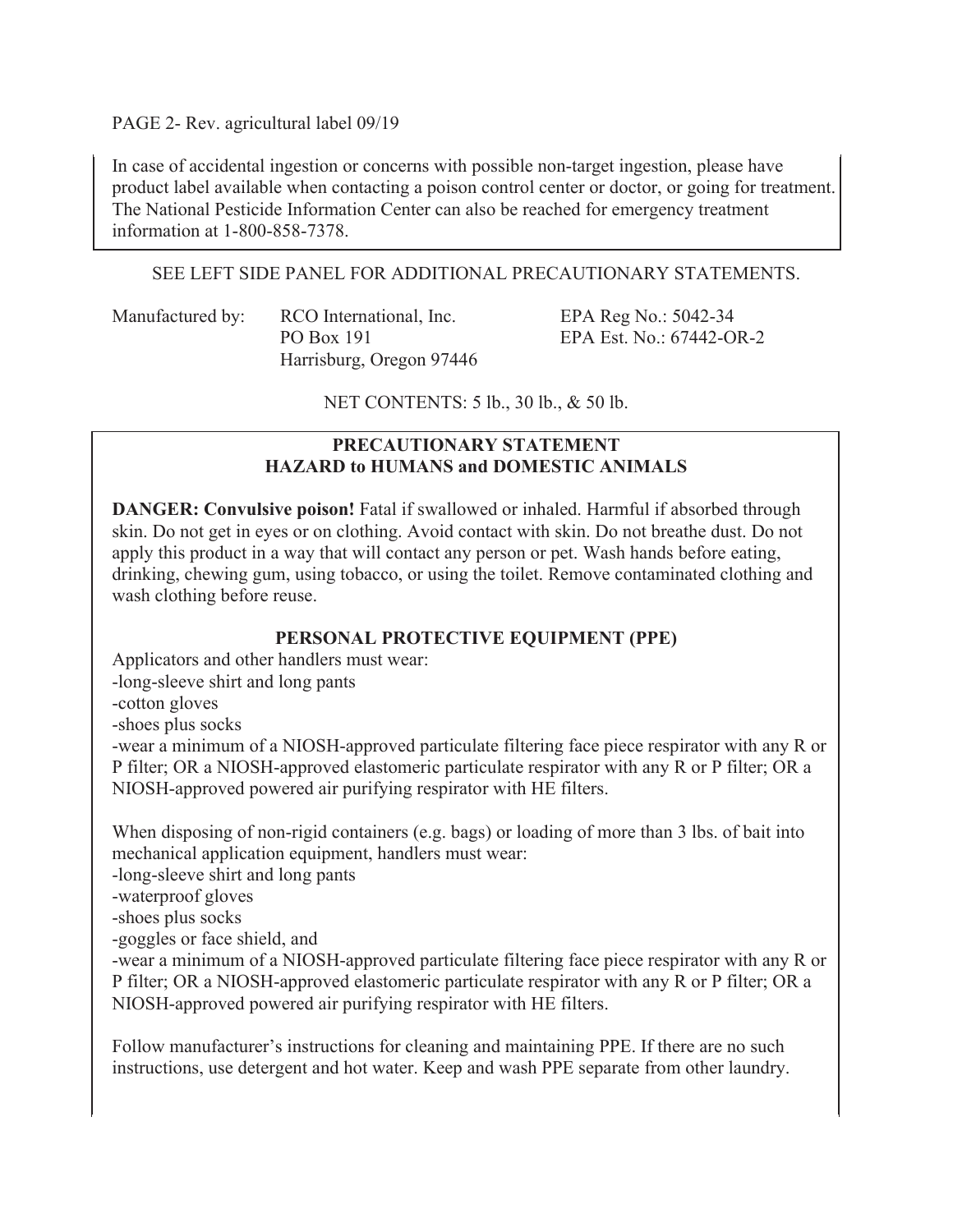### PAGE 3- Rev. agricultural label 09/19

#### **USER SAFETY RECOMMENDATIONS**

Users should remove clothing immediately if pesticide gets inside. Then, wash thoroughly and put on clean clothing. Users should remove PPE immediately after handling this product. Wash the outside of waterproof gloves before removing. As soon as possible, wash thoroughly and change into clean clothing.

(Side panel continued)

## **ENVIRONMENTAL HAZARDS**

This product is toxic to fish, birds, and other wildlife. Do not allow bait to be exposed on soil surface. Do not apply directly to water, or to areas where surface water is present, or to intertidal areas below the mean high water mark. Do not contaminate water by the cleaning of equipment or disposal of wastes. Do not apply directly to food or feed crops.

#### **ENDANGERED SPECIES CONSIDERATIONS**

NOTICE: The killing of a member of an endangered species during strychnine baiting operations may result in a fine under the Endangered Species Act. Before baiting, the user is advised to contact the Regional U.S. Fish and Wildlife Service (Endangered Species Specialist) or the local Fish and Game Office for specific information on endangered species. Strychnine baits should not be used in the geographic ranges of the following species except under programs and procedures approved by the USEPA: California condor, San Joaquin kit fox, Morrow Bay kangaroo rat, gray wolf and grizzly bear.

## **STORAGE AND DISPOSAL**

Do not contaminate water, food, or feed by storage disposal.

PESTICIDE STORAGE: Store excess materials in original labeled container in a cool, dry area. Do not stack containers more than three high. Rotate containers end to end at least once a month. Keep containers away from children, pets and domestic animals. Avoid contamination of other pesticides, fertilizers, food and feed.

PESTICIDE DISPOSAL: Pesticide wastes are acutely hazardous. Improper disposal of excess pesticide, spray mixture, or reinstate is a violation of Federal law. If these wastes cannot be disposed of by use according to label instructions, contact your State Pesticide or Environmental Control Agency, or the Hazardous Waste Representative at the nearest EPA Regional Office for guidance.

CONTAINER DISPOSAL: Non refillable container. Do not reuse or refill this container. Offer for recycling, if available. Completely empty bag by shaking and tapping sides and bottom to loosen clinging particles. Empty residue into application equipment. Then dispose of bags in a sanitary landfill or by incineration, if allowed by State and local authorities. If burned, stay out of smoke.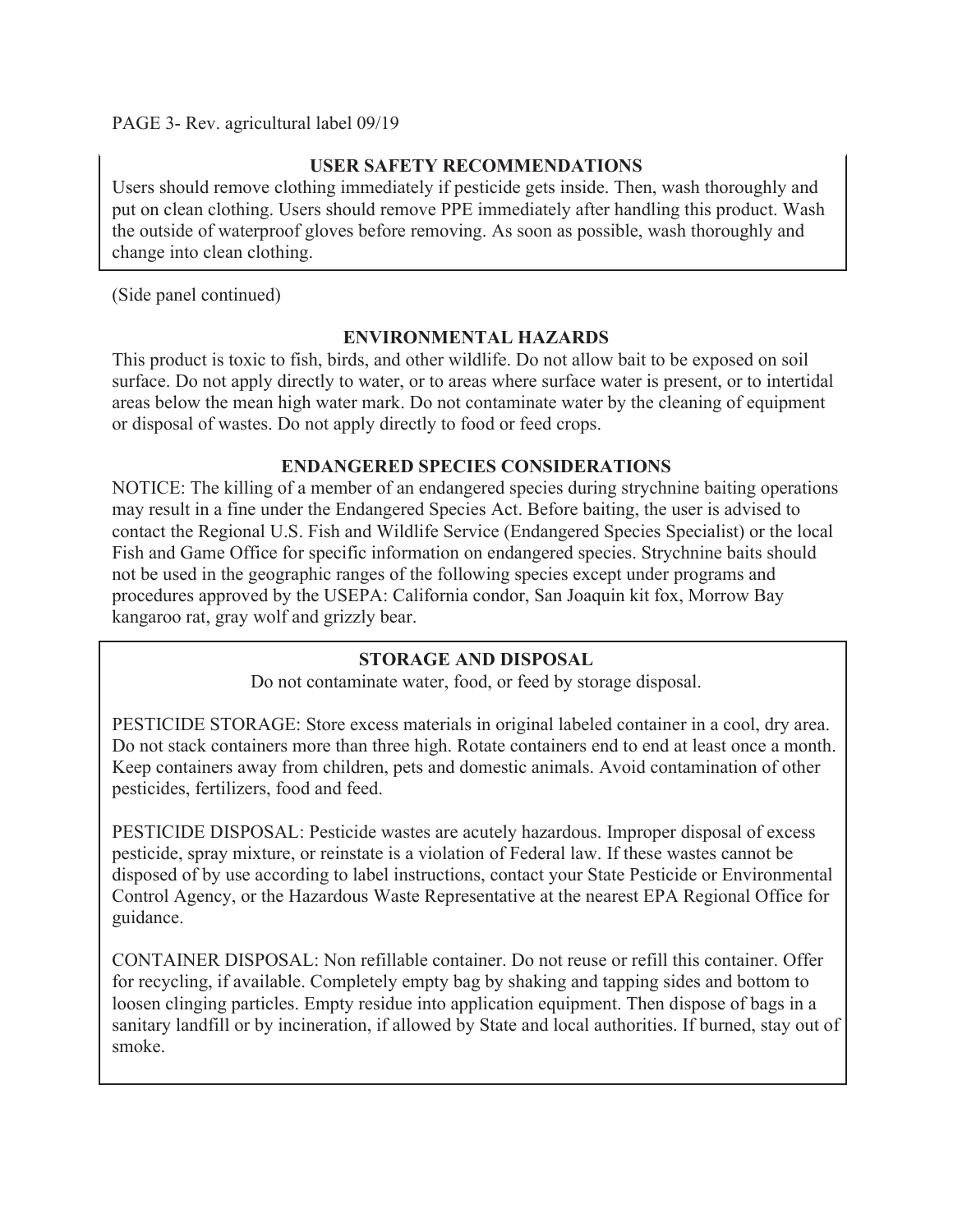PAGE 4- Rev. agricultural label 09/19

(Right side panel)

### **DIRECTIONS FOR USE**

It is a violation of Federal law to use this product in a manner inconsistent with its labeling.

**USE RESTRICTIONS:** This product may be used in below-ground (only) applications in rangelands, pastures, croplands, forests and non-agricultural areas to control the following types of pocket gophers: *Thomomys* spp. and *Geomys* spp.

This product may only be applied by use of a tractor-operated mechanical burrow builder, by probe-assisted hand-held bait dispensers, or by standard manual hand baiting techniques, as prescribed on this label. Bait must be deposited directly into the pocket gopher's natural below ground tunnels or into an artificial underground tunnel created by the burrow-builder unit. Always check for uniform closure of tunnel created by the burrow-builder unit press wheel. A poorly made tunnel is no tunnel to a gopher. Never apply this bait above ground or for any purpose than as directed by this product label. Do not apply this product over food or feed crops. Do not apply this product in a way that it will contact workers, other individuals and domestic animals or wildlife. Keep pets out of area when baiting. See baiting directions below.

#### **APPLICATION DIRECTIONS FOR BURROW BUILDERS:**

Burrow builders construct artificial underground tunnels and automatically place bait into them in a single operation. A coulter disc opens the way for a subsoiler shank. At the bottom of the shank is a pointed tube or "torpedo". The torpedo creates the artificial burrow. Bait is dropped in preset quantities through an outlet in the rear underside of the burrow. Always check for uniform closure of tunnel created by the burrow-builder unit press wheel. Always consult the manufacturer's directions for the specific burrow builder equipment to be used. Adjust the torpedo to the average depth of pocket gopher runways. Make sure that soil is damp enough to hold formed tunnels. Cut artificial burrows at 20 to 25 foot intervals. Orient artificial burrows to intercept gophers' natural underground runways (See diagram.). Pick up or bury any spilled bait. Apply at rates of one to three pounds of bait per acre by the burrow-builder method.



Treatment indicated by dotted lines

#### **APPLICATION DIRECTIONS FOR MANUAL BAITING:**

**Locating Runways:** Pocket Gophers throw out low, fan-shaped dirt mounds on either side of their underground runways. Short lateral tunnels connect the mounds to the main runway. Except when a pocket gopher is throwing out dirt, its lateral tunnels are plugged with soil at the mound, often creating a horseshoe-shaped depression. Pocket gophers may be controlled by placing bait in the main runway, after it is located through probing around the mound (see diagram below).